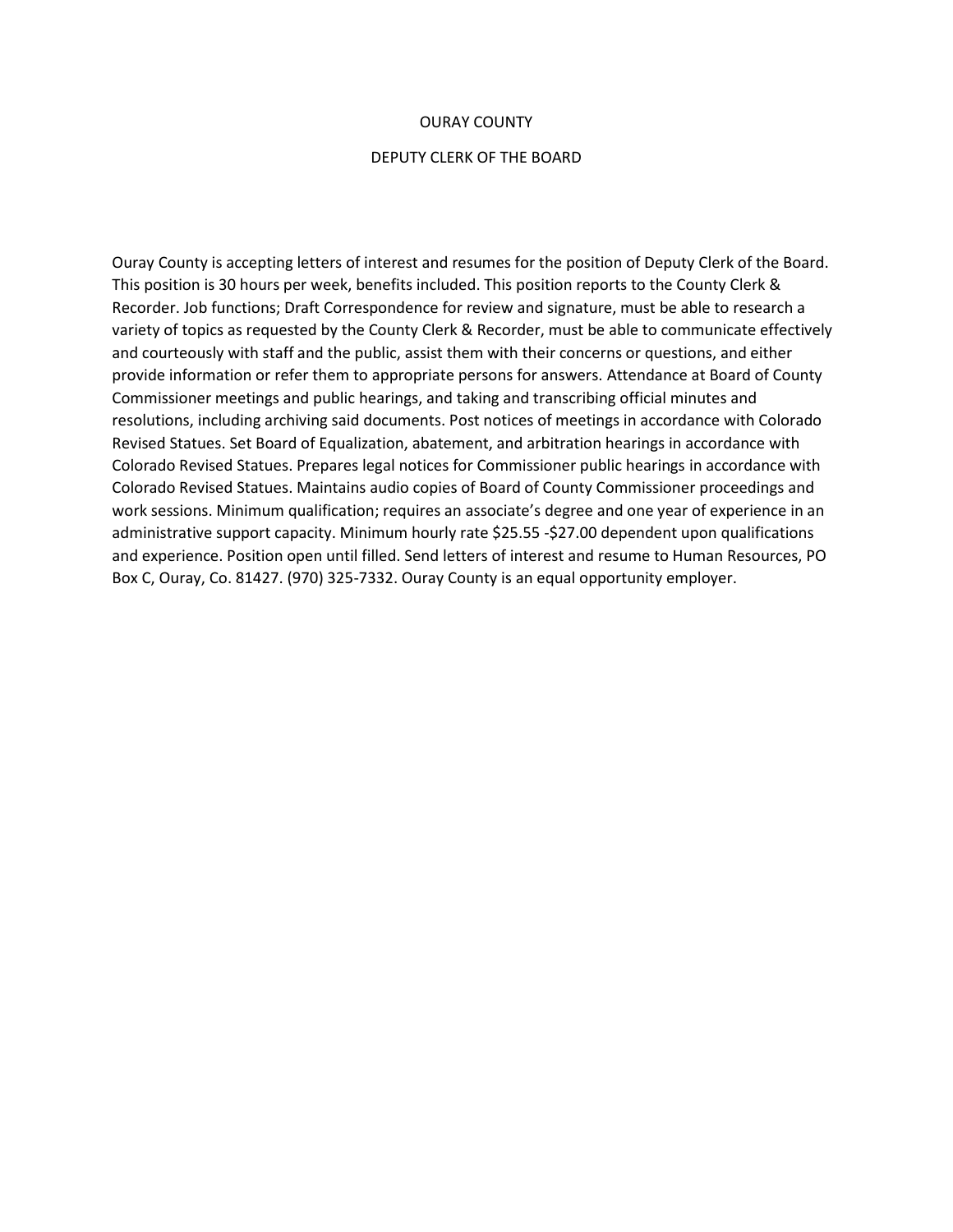Ouray County, CO

# **JOB DESCRIPTION**



*To perform this job successfully, an individual must be able to perform the essential job functions satisfactorily. Reasonable accommodations may be made to enable individuals with disabilities to perform the primary job functions herein described. Since every duty associated with this position may not be described herein, employees may be required to perform duties not specifically spelled out in the job description, but which may be reasonably considered to be incidental in the performing of their duties just as though they were actually written out in this job description.*

# **Deputy Clerk of the Board**

**Department:** Clerk and Recorder

Pay Grade: 11

**FLSA Status:** Non-Exempt

## **JOB SUMMARY**

Provides administrative staff support to the County Clerk and Recorder as Deputy Clerk of the Board.

# **ESSENTIAL JOB FUNCTIONS**

- Drafts correspondence for review and signature
- Must be able to research a variety of topics as requested by the County Clerk and Recorder
- Must be able to communicate effectively and courteously with staff and the public, assist them with their concerns or questions, and either provide information or refer them to appropriate persons for answers.
- Set Board of Equalization, abatement, and arbitration hearings in accordance with Colorado Revised Statutes. Notifies the petitioners of the hearing dates and prepares information for the Commissioners submitted by the petitioner and the County Assessor. Notifies the Department of Property Taxation, when applicable and the petitioner as to the results of the hearings. in the case of arbitration, maintains a current list of arbitrators and works with the petitioner to select an arbitrator and set up the arbitration
- Maintains lists of all County boards, committees and commissions; notifies member when their terms are about to expire; places notices in the newspaper about vacancies; schedules appointments / reappointments before the BOCC; prepares and sends letters to members going off the boards, committees or commissions and notifies the new appointees of their appointments and terms; updates and maintains the boards, committees and commissions book.
- Attendance at Board of County Commissioner meetings and public hearings, and taking and transcribing official minutes and resolutions, including archiving said documents
- Posts notices of meetings in accordance with Colorado Revised Statutes